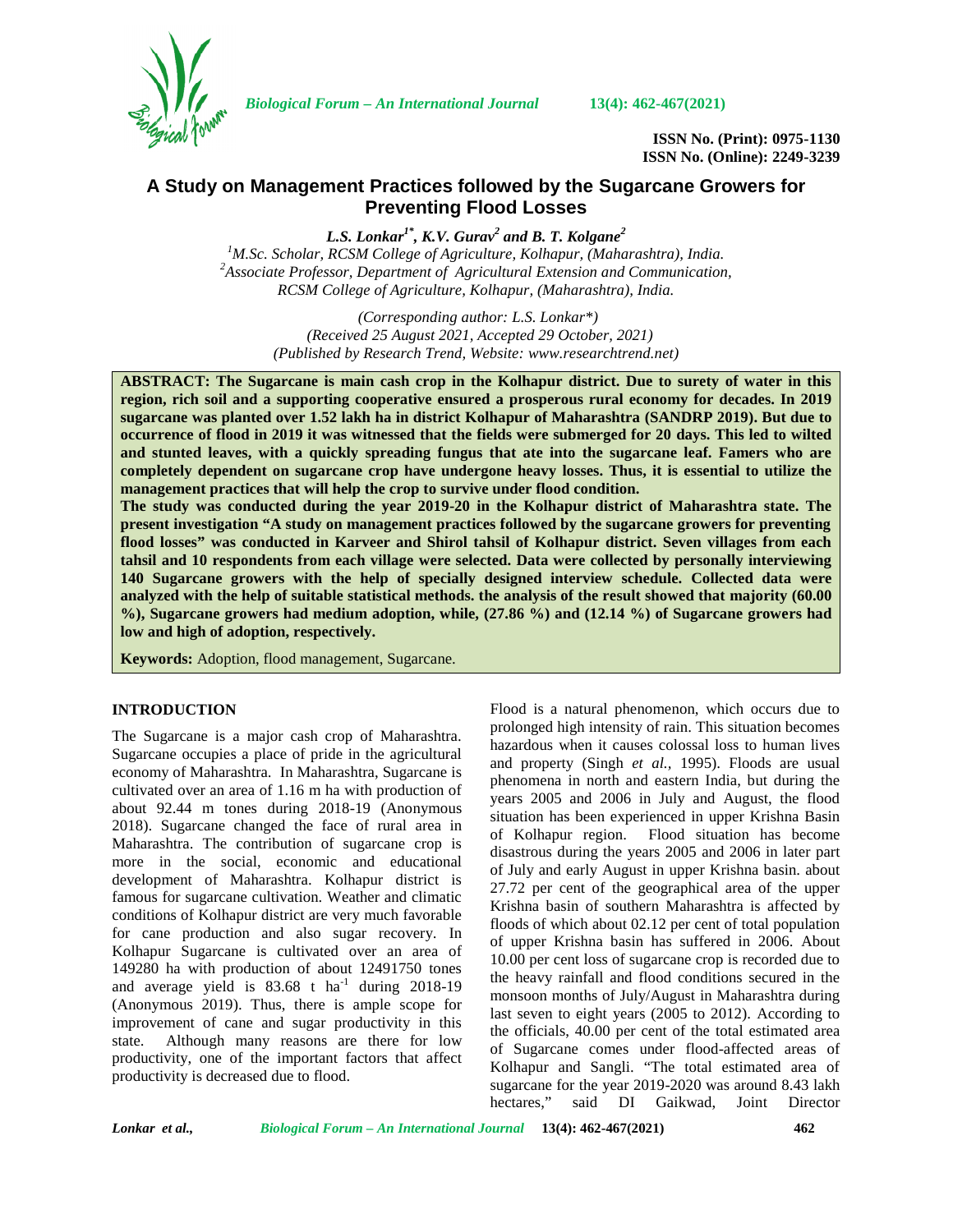(Development), Sugar Commissionerate. As per the State Sugar Commissioner office, the estimated sugarcane for the year 2019-20 for production of sugar was 632.25 lakh tones, while last year it was 952 lakh tones, which was 319.25 lakh tones less than the previous year. However, for the year 2018-2019, Maharashtra recorded highest production of 107.21 lakh tones while the estimated production for 2019- 2020 was around 64 lakh tones. For year 2018-19, around 195 mills were involved in sugar production while it is estimated that for the year 2019-20, around 150 mills will be operating. "Last year due to drought, in places like Marathawada, the production of sugarcane reduced and now with the flood in areas like Kolhapur and Sangli, the production might reduce further," added Gaikwad. West India Sugar Mills Association (WISMA) Executive Director Ajit Chougule said, "Due to drought last year, there was 40.00 per cent reduction in sugarcane and with recent floods in Kolhapur, Sangli and Satara, there are chances of further downfall in production which will be a problem for sugar mills as they have lot of expenses like storage, FRP, working capital etc."

The flood events are a part of nature and it occurs frequently in Kolhapur and Sangali district of southern Maharashtra. They have existed and will continue to exist. Thus, one cannot escape from natural phenomenon like this. All that we can do is to adopt such management practices that will reduce the losses that occurs due flood. So, that Farmers will gain an assured income even in flooded situation. Flood management practices will help the farmers to sustain productivity of sugarcane crop. Hence, it is decided to study the management practices followed the sugarcane growers in flood affected areas (Lavanya Raj *et al*., 2019).

**Limitations of the study.** All possible efforts were made to make the research more meaningful and precise but due to paucity of time at disposal of investigator, certain limitations do remain in the study which are as follow:

1. The study was confined only on management practices followed by the sugarcane growers in flood affected area and hence, its findings may not be applicable to other major crops grown in the district and the state at large.

2. The study does not claim to generalize the findings in large scale as it was confined to only for Kolhapur district of Maharashtra.

3. The study was restricted to limited number of variables due to restricted time and resources.

4. The analysis is based on the data made available by the farmer, therefore, the validity and reliability depend on how honestly they provided the information.

**Scope of the study.** The flood events are a part of nature and it occurs frequently in Kolhapur and Sangali district of southern Maharashtra. They have existed and will continue to exist. Thus, one cannot escape from natural phenomenon like this. All that we can do is to adopt such management practices that will reduce the losses that occurs due flood. So, that Farmers will gain an assured income even in flooded situation. Flood management practices will help the farmers to sustain productivity of sugarcane crop. Hence, it is decided to study the management practices followed the sugarcane growers in flood affected areas.

### **MATERIAL AND METHOD**

The present study was undertaken in Kolhapur district of Maharashtra state on the basis of most flood affected area under Sugarcane crop on the bank of panchganga and krishna river. The two tahsils namely karveer and Shirol having maximum flood affected area of Sugarcane. From each tahsil 7 villages were selected, from each village 10 respondents were selected. Data were collected by personally interviewing 140 Sugarcane growers with the help of specially designed interview schedule. The same was analyzed and presented in the following tables.

## **RESULT AND DISCUSSION**

#### *A. Adoption of flood management practices*

Adoption refers to the complete or partial use of flood management practices in flood affected area by the Sugarcane growers. The classification of Sugarcane growers as per their overall adoption of flood management practices in Sugarcane is given in Table 1. The above Table 1 revealed that majority (60.00 %) Sugarcane growers had medium adoption, while, (27.86 %) and (12.14 %) of Sugarcane growers had low and high of adoption, respectively. These observations were similar with the findings of Ganesh Prasad (2010); Gurav and More (2013); Vijay Kumar, (1997) and Sumathi, (2020).

| Sr. No. | Category                     | Respondents $(N=140)$ |            |  |
|---------|------------------------------|-----------------------|------------|--|
|         |                              | <b>Number</b>         | Percentage |  |
|         | Low (Up to $63$ )            | 39                    | 27.86      |  |
|         | Medium $(64 \text{ to } 72)$ | 04                    | 60.00      |  |
|         | High (73 and above)          |                       | 12.14      |  |
|         | <b>Total</b>                 | 140                   | 100.00     |  |

**Table 1: Classification of the respondents according to their overall adoption of Practices.**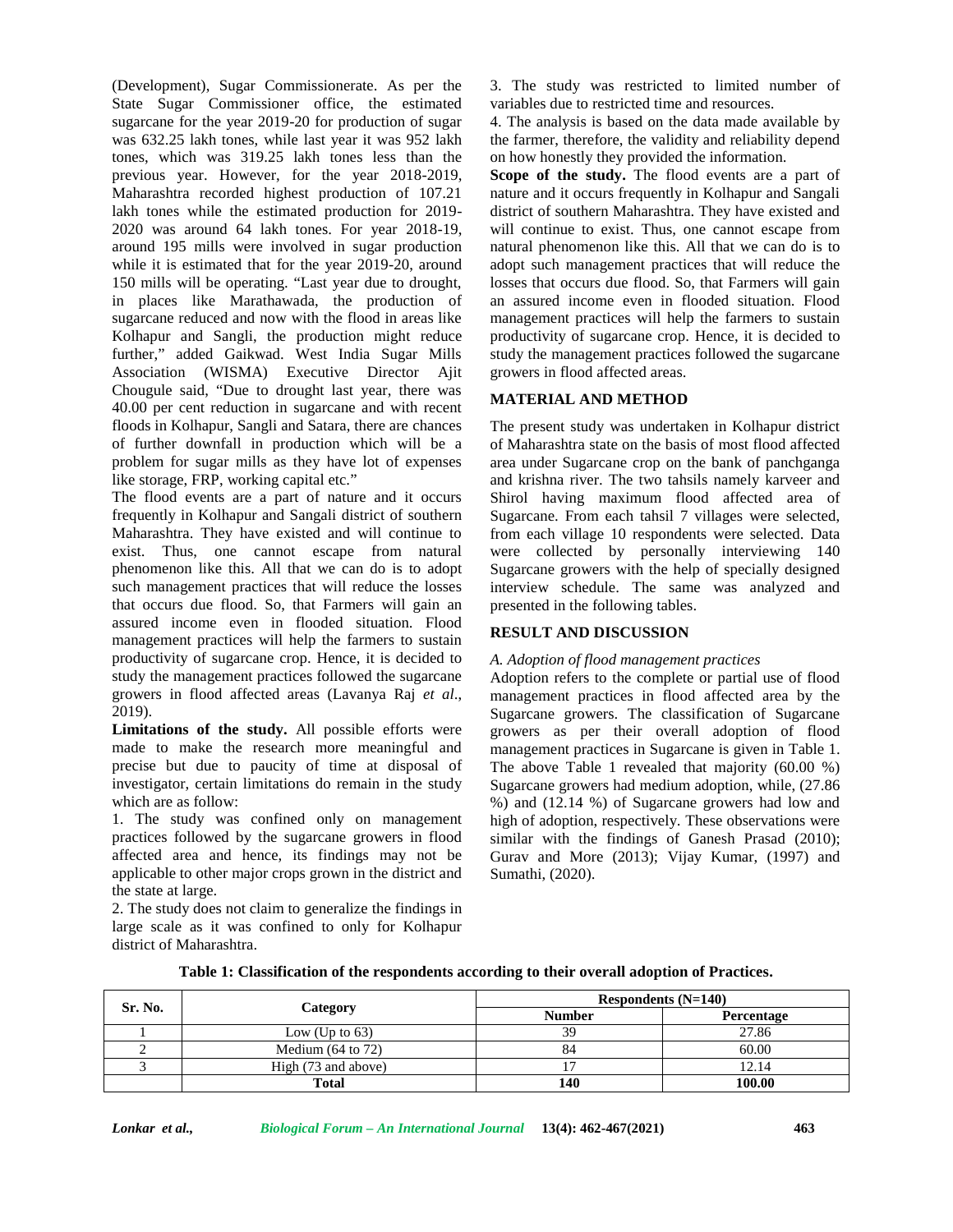|           | <b>Recommended Management Practices</b>                                                      | <b>Respondents (N=140)</b><br>(Percentage) |                         |                |              |
|-----------|----------------------------------------------------------------------------------------------|--------------------------------------------|-------------------------|----------------|--------------|
| Sr. No.   |                                                                                              | Complete                                   | <b>Partial</b>          | N <sub>0</sub> | <b>Total</b> |
| A.        |                                                                                              | <b>Cultivation practices of Sugarcane</b>  |                         |                |              |
| 1.        |                                                                                              | <b>Planting season</b>                     |                         |                |              |
|           | i) Adsali (15 July-15 Agu)                                                                   | 28                                         | 22                      | 90             | 140          |
|           |                                                                                              | (20.00)                                    | (15.72)                 | (64.28)        | (100)        |
|           | ii) Pre-seasonal (15 Oct-15 Nov)                                                             | 34<br>(24.28)                              | 57<br>(40.72)           | 49<br>(35.00)  | 140<br>(100) |
|           |                                                                                              | 123                                        | 16                      | 01             | 140          |
|           | iii) Suru (15 Dec- 15 Feb)                                                                   | (87.35)                                    | (11.43)                 | (0.72)         | (100)        |
| 2.        |                                                                                              | <b>System of planting</b>                  |                         |                |              |
|           | i) Ridge and Furrow                                                                          | 139                                        | $\overline{00}$         | 01             | 140          |
|           |                                                                                              | (99.28)                                    | (00)                    | (0.72)         | (100)        |
|           | ii) Flat bed                                                                                 | $00\,$<br>(00)                             | $\overline{00}$<br>(00) | 140            | 140          |
|           |                                                                                              | $00\,$                                     | $00\,$                  | (100)<br>140   | (100)<br>140 |
|           | iii) Trench method                                                                           | (00)                                       | (00)                    | (100)          | (100)        |
|           |                                                                                              | 01                                         | 13                      | 126            | 140          |
|           | iv) Paired row                                                                               | (0.72)                                     | (09.28)                 | (90.00)        | (100)        |
| 3.        |                                                                                              | Water management                           |                         |                |              |
|           | i) Ridges and Furrows                                                                        | 135                                        | 04                      | 01             | 140          |
|           |                                                                                              | (96.43)<br>28                              | (02.85)<br>51           | (0.72)<br>61   | (100)<br>140 |
|           | ii) Drip                                                                                     | (20.00)                                    | (36.42)                 | (43.58)        | (100)        |
|           |                                                                                              | 10                                         | $\overline{12}$         | 118            | 140          |
|           | iii) Sprinkler                                                                               | (07.14)                                    | (08.57)                 | (84.28)        | (100)        |
| 4.        |                                                                                              | <b>Fertilizer management</b>               |                         |                |              |
|           |                                                                                              | a) Organic fertilizer                      |                         |                |              |
|           | i) FYM                                                                                       | 131                                        | 06                      | 03             | 140          |
|           |                                                                                              | (93.57)<br>15                              | (04.28)<br>38           | (2.15)<br>87   | (100)<br>140 |
|           | ii) Compost                                                                                  | (10.71)                                    | (27.14)                 | (62.14)        | (100)        |
|           |                                                                                              | 03                                         | 46                      | 91             | 140          |
|           | iii) Pressmud                                                                                | (02.14)                                    | (32.86)                 | (65.00)        | (100)        |
|           |                                                                                              | b) Inorganic fertilizer                    |                         |                |              |
|           | i) Adsali N:P:K(kg/ha)                                                                       | 31                                         | 21                      | 88             | 140          |
|           | Total-400:170:170 kg/ha<br>ii) Pre-seasonal N:P:K (kg/ha)                                    | (22.14)<br>34                              | (15.00)<br>58           | (62.88)<br>48  | (100)<br>140 |
|           | Total-340:170:170 kg/ha                                                                      | (24.28)                                    | (41.44)                 | (34.28)        | (100)        |
|           | iii) Suru N:P:K (kg/ha)                                                                      | 112                                        | 22                      | 06             | 140          |
|           | Total-250:115:115 kg/ha                                                                      | (80.00)                                    | (15.72)                 | (04.28)        | (100)        |
|           |                                                                                              | c)Use of green manure                      |                         |                |              |
|           | i) Sunhemp                                                                                   | 41                                         | 37                      | 62             | 140          |
|           |                                                                                              | (29.28)                                    | (26.42)                 | (44.28)        | (100)        |
|           | ii) Dhaincha                                                                                 | 04<br>(02.86)                              | 21<br>(15.00)           | 115<br>(82.14) | 140<br>(100) |
| 5.        |                                                                                              | Production (t/ha)                          |                         |                |              |
|           |                                                                                              | 28                                         | $\overline{22}$         | 90             | 140          |
|           | i) Adsali (156-200)                                                                          | (20.00)                                    | (15.71)                 | (64.28)        | (100)        |
|           | ii) Pre-seasonal $(122-139)$                                                                 | 34                                         | 57                      | 49             | 140          |
|           |                                                                                              | (24.28)                                    | (40.72)                 | (35.00)        | (100)        |
|           | iii) Suru (98-115)                                                                           | 123<br>(87.86)                             | 16<br>(11.42)           | 01<br>(0.72)   | 140<br>(100) |
| <b>B.</b> | Management practices to be followed for preventing flood losses in Sugarcane                 |                                            |                         |                |              |
|           | Removal of water from the flood affected area after                                          | 116                                        | 18                      | 06             | 140          |
| 1.        | the disaster through channel                                                                 | (82.86)                                    | (12.86)                 | (04.28)        | (100)        |
| 2.        | Removal of dried and decayed lower leaves to                                                 | 32                                         | 73                      | 35             | 140          |
|           | facilitate the aeration                                                                      | (22.86)                                    | (52.14)                 | (25.00)        | (100)        |
| 3.        | Binding of lodged canes after flood to prevent                                               | 10                                         | 25                      | 105            | 140          |
|           | rooting at internodes and sprouting of buds<br>Harvesting of crop at ground level in case of | (07.14)                                    | (17.85)                 | (75.00)        | (100)        |
|           | complete loss of crop due to submerged condition                                             | 21                                         | 45                      | 74             | 140          |
| 4.        | and cultivation of chickpea, sunflower and seasonal                                          | (15.00)                                    | (32.14)                 | (52.85)        | (100)        |
|           | vegetables                                                                                   |                                            |                         |                |              |

#### **Table 2: Classification of respondents according to their practice wise adoption of recommended flood management in Sugarcane.**

*Lonkar et al., Biological Forum – An International Journal* **13(4): 462-467(2021) 464**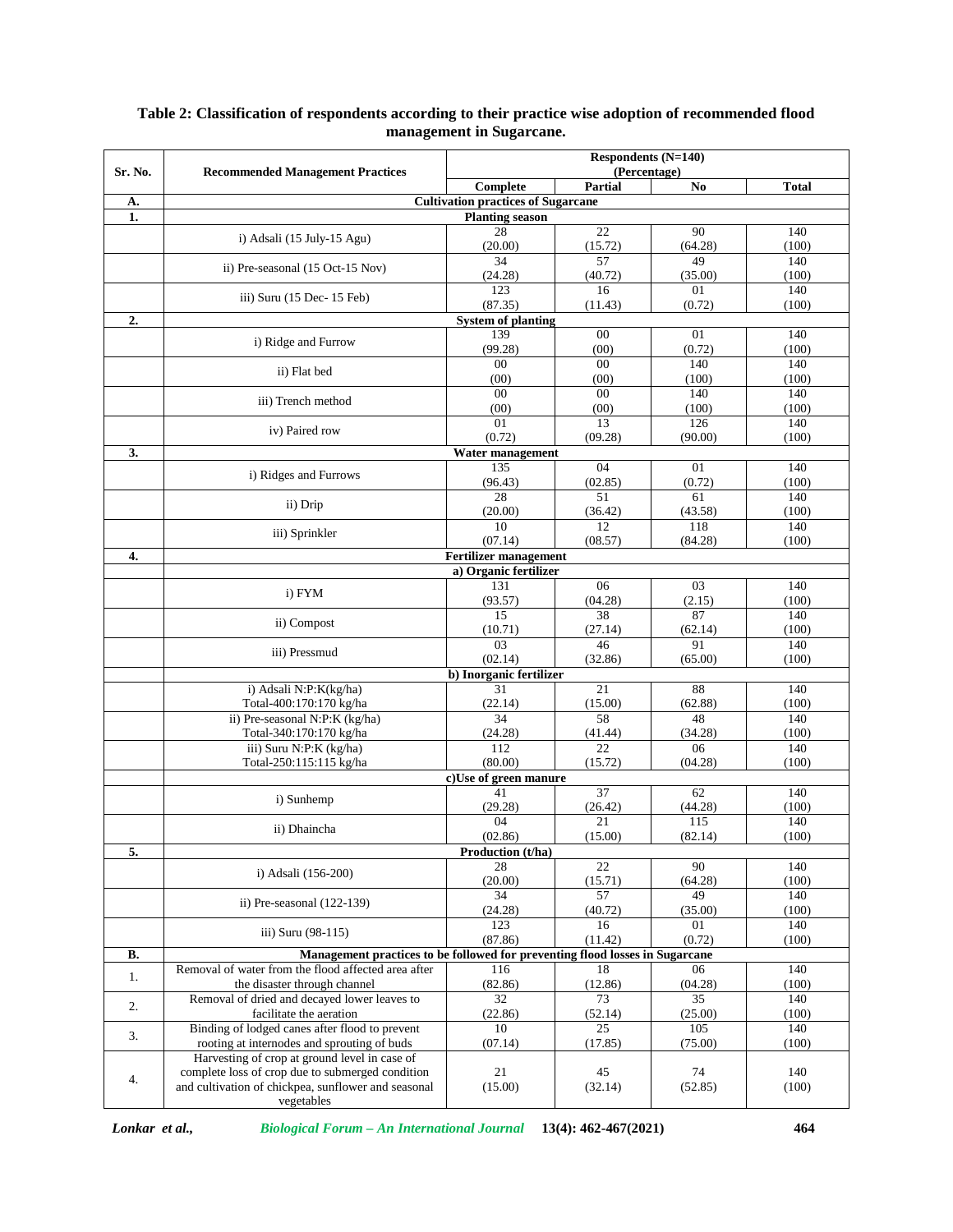| 5.               | Application of 25% of additional dose of N, P and K                                                                                                         | 57             | 67            | 16            | 140          |  |  |
|------------------|-------------------------------------------------------------------------------------------------------------------------------------------------------------|----------------|---------------|---------------|--------------|--|--|
|                  | after flood for <i>suru</i> plantation                                                                                                                      | (40.72)        | (47.85)       | (11.42)       | (100)        |  |  |
| 6.               | Application of 8-10 kg Zinc sulphate by mixing in                                                                                                           | 27             | 46            | 67            | 140          |  |  |
|                  | organic manures after flood                                                                                                                                 | (19.28)        | (32.86)       | (47.86)       | (100)        |  |  |
| 7.               | Sprayings of insecticides to prevent the attack of                                                                                                          | 104            | 29            | 07            | 140          |  |  |
|                  | aphids, army worm and white fly, after flood                                                                                                                | (74.28)        | (20.72)       | (05.00)       | (100)        |  |  |
| C.               | Care to be taken at the time of planting of Sugarcane in flood affected area                                                                                |                |               |               |              |  |  |
| 1.               | Planting of pre-seasonal Sugarcane (Oct. 15 to Nov.<br>15) in flood affected area so that the Sugarcane tops<br>will remain above flood water level         | 48<br>(34.28)  | 43<br>(30.72) | 49<br>(35.00) | 140<br>(100) |  |  |
| $\overline{2}$ . | Cultivation of fast growing and tall varieties <i>viz</i> ., Co-<br>86032, CoM-0265, Co-7527 and Co-8014 in flood<br>affected area                          | 126<br>(90.28) | 12<br>(08.57) | 02<br>(01.43) | 140<br>(100) |  |  |
| 3.               | Use of Sugarcane seedlings (40-45 days) grown in<br>polythene bags for cultivation of pre-seasonal crop<br>after cultivation of short duration kharif crops | 64<br>(45.72)  | 63<br>(45.00) | 13<br>(09.28) | 140<br>(100) |  |  |
| 4.               | Use of Integrated Nutrient Management Practice<br>for healthy growth of Sugarcane                                                                           | 42<br>(30.00)  | 52<br>(37.14) | 46<br>(32.86) | 140<br>(100) |  |  |
| 5.               | Adoption of wide row, paired row and long row<br>methods of Sugarcane plantation so as to enable to<br>adopt management practices in flood situation        | 73<br>(52.14)  | 53<br>(37.86) | 14<br>(10.00) | 140<br>(100) |  |  |

(The figures in parenthesis indicates percentage)

With a view to know the extent of adoption of various recommended flood management practices of Sugarcane data have been tabulated in Table 2, the critical look to data revealed that the more than fifty percent of the respondent had complete adopted the flood management practices regarding planting season adsali (20.00%), preseasonal (24.28%) and suru (87.35%), regarding system of planting ridge and furrow (99.28%), flatbed (00%), trench method (00%), paire row (0.72%), regarding water management ridges and furrows (96.43%), drip (20.00%), sprinkler (07.14%), regarding fertilizer management F.Y.M. (93.57%), compost (10.71%), pressmud (02.14%), adsali N:P:K (22.14 %), pre-seasonal N:P:K (24.28%), suru N:P:K (80.00 %), jute (29.28%), dhainchya (02.86%), regarding production of adsali (20.00%), preseasonal (24.28%), suru (87.86%), (Rahman *et al*., 2011), regarding removal of water from the flood affected area after the disaster through channel (82.86%), removal of dried and decayed lower leaves to facilitate the aeration (22.86%), Binding of lodged canes after flood to prevent rooting at internodes and sprouting of buds (07.14%), harvesting of crop at ground level in case of complete loss of crop due to submerged condition and cultivation of chickpea, sunflower and seasonal vegetables  $(15.00\%)$ , application of 25% of additional dose of N, P and K after flood for suru plantation (40.72%), Application of 8-10 kg Zinc sulphate by mixing in organic manures after flood (19.28%), (Hadole *et al.,* 2003), sprayings of insecticides to prevent the attack of aphids, army worm and white fly, after flood (74.28%), planting of pre seasonal Sugarcane (October 15 to November 15) in flood affected area so that the Sugarcane tops will remain above flood water level (34.28%), cultivation of fast growing and tall varieties *viz*., Co- 86032, CoM- 0265, Co-7527 and Co-8014 in flood affected area (90.28%), use of Sugarcane seedlings (40-45 days) grown in polythene bags for cultivation of pre-seasonal

crop after cultivation of short duration *kharif* crops (45.72%), use of Integrated Nutrient Management Practice for healthy growth of Sugarcane (30.00%) and adoption of wide row, paired row and long row methods of Sugarcane plantation so as to enable to adopt management practices in flood situation (52.14%) (Gomathi *et al.,* 2014).

It was also evident from Table 2 that the most of the respondents had partialy adopted the flood management practices of Sugarcane like planting season- adsali (15.72%), preseasonal (40.72%) and suru (11.43%), regarding system of planting ridge and furrow (00%), flatbed (00%), trench method (00%), paire row (09.28%), regarding water management ridges and furrows (02.85%), drip (36.42%), sprinkler (08.57%), regarding fertilizer management F.Y.M. (04.28%), compost (27.14%), pressmud (32.86%), adsali N:P:K (15.00%), pre-seasonal N:P:K (41.44%), suru N:P:K (15.72 %), jute (26.42 %), dhainchya (15.00%), regarding production of adsali (15.71%), preseasonal (40.72%), suru (11.42%), (More *et al.,* 2009), regarding removal of water from the flood affected area after the disaster through channel (12.86%), removal of dried and decayed lower leaves to facilitate the aeration (52.14%), binding of lodged canes after flood to prevent rooting at internodes and sprouting of buds (17.85%) (Sunil, 2015), harvesting of crop at ground level in case of complete loss of crop due to submerged condition and cultivation of chickpea, sunflower and seasonal vegetables (32.14%), application of 25% of additional dose of N, P and K after flood for suru plantation (47.85%), application of 8-10 kg Zinc sulphate by mixing in organic manures after flood (32.86%), sprayings of insecticides to prevent the attack of aphids, army worm and white fly, after flood (20.72%) (Shaikh *et al.,* 2004), planting of pre-seasonal Sugarcane (October15 to November 15) in flood affected area so that the Sugarcane tops will remain above flood water level (30.72%), cultivation of fast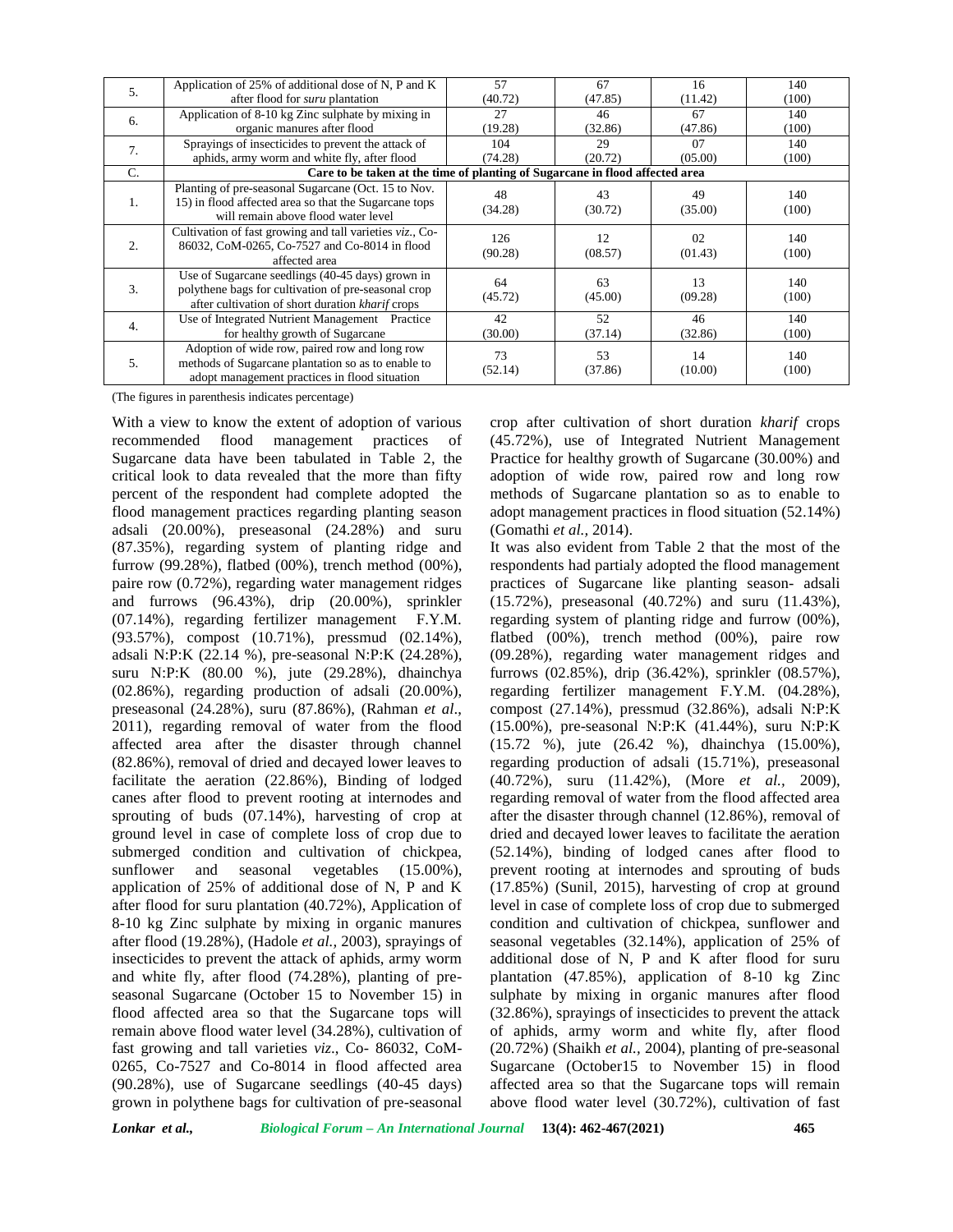growing and tall varieties *viz*., Co- 86032, CoM-0265, Co-7527 and Co-8014 in flood affected area (08.57%), use of Sugarcane seedlings (40-45 days) grown in polythene bags for cultivation of pre-seasonal crop after cultivation of short duration *kharif* crops (45.00%), (Jeya *et al.,* 2020), use of Integrated Nutrient Management Practice for healthy growth of Sugarcane (37.14%) and adoption of wide row, paired row and long row methods of Sugarcane plantation so as to enable to adopt management practices in flood situation (37.86%).

The respondents had not adopted the flood management practices of Sugarcane were regarding planting season adsali (64.28%), preseasonal (35.00%) and suru (0.72%), regarding system of planting ridge and furrow (0.72%), flatbed (100.00%), trench method (100%), paire row (90.00%), regarding water management ridges and furrows (0.72%), drip (43.58%), sprinkler (84.28%), regarding fertilizer management F.Y.M. (02.15%), compost (62.14%), pressmud (65.00%), adsali N:P:K (62.85%), pre-seasonal N:P:K (34.28%), suru N:P:K (04.28%),%), jute (44.28%), dhainchya (82.14%), regarding production of adsali (64.28%), preseasonal (35.00%), suru (0.72%), regarding removal of water from the flood affected area after the disaster through channel (04.28%), (Bhingardeve *et al.,* 2012) removal of dried and decayed lower leaves to facilitate the aeration (25.00%), binding of lodged canes after flood to prevent rooting at internodes and sprouting of buds (75.00%), harvesting of crop at ground level in case of complete loss of crop due to submerged condition and cultivation of chickpea, sunflower and seasonal vegetables (52.85%), (Patel *et al.,* 2016), application of 25% of additional dose of N, P and K after flood for suru plantation (11.42%), application of 8-10 kg Zinc sulphate by mixing in organic manures after flood (47.86%), sprayings of insecticides to prevent the attack of aphids, army worm and white fly, after flood (05.00%), planting of pre-seasonal Sugarcane (October 15 to November 15) in flood affected area so that the Sugarcane tops will remain above flood water level (35.00%), cultivation of fast growing and tall varieties *viz*., Co- 86032, CoM-0265, Co-7527 and Co-8014 in flood affected area (01.43%), use of Sugarcane seedlings (40-45 days) grown in polythene bags for cultivation of pre-seasonal crop after cultivation of short duration *kharif* crops (09.28%), use of Integrated Nutrient Management System for healthy growth of Sugarcane (32.86%) and adoption of wide row, paired row and long row methods of Sugarcane plantation so as to enable to adopt management practices in flood situation (10.00%) (Jagatpal *et al.,* 2017).

## **CONCLUSION**

The investigation was carried out in two tahsils (Karveer and Shirol) of Kolhapur district where majority area of Sugarcane is affected by flood. The present investigation was undertaken with a view to know the level of adoption of recommended flood management practices in Sugarcane. The significant findings concluded that majority of the respondents had medium level of adoption.

**Acknowledgement.** As majority of younger to middle age group of farmers are engaged in the sugarcane cultivation. This group of society should be given complete and need based training in sugarcane cultivation by the State Department of Agriculture and State Agricultural University.

As majority of the Sugarcane growers were not adopting recommended preseasonal Sugarcane planting season in flood affected area, it is suggested to create awareness among the Sugarcane growers about the adoption of preseasonal Sugarcane planting through various extension activities by the State Department of Agriculture and State Agricultural University.

**Conflict of Interest.** None.

#### **REFERENCES**

- Anonymous (2018). Issued by Department of Agriculture & farmers welfare. 2018-2019, *49*(7).
- Anonymous, (2019). Scio-economic review and district statistical abstract of Kolhapur district.
- Bhingardeve, S.D., Patil, S.S. & Tale, N.N. (2012). Management practices followed by the sugarcane cultivators in flood affected area of Kolhapur district of western Maharashtra. *Cooperative sugar journal, 43*(9): 49-53.
- Ganesh Prasad, T. S. (2010). A study on knowledge, adoption and economic performance of sugarcane growers in Cauvery, Tunga and Ghata prabha command areas of Karnataka. Ph.D. Thesis, (Unpublished), Univ. Agric.Sci., Bangalore.
- Gomathi, R., Gururaja Rao, P.N., Chandran, K. & Selvi, A. (2014). Adaptive responses of sugarcane to waterlogging stress: An over view. *Society forsugar research and promotion*:*10*.
- Gurav, K. V. & More, S. M. (2013). Varietal preferences of sugarcane growers in flood affected area. Research Review Committee Report, Zonal Agricultural Research Station, Shenda Park, Kolhapur: 3-10.
- Hadole, S. M. & Dakhore, K. M. (2003). Correlates of adoption of sugarcane production technology by sugarcane growers. *Maharashtra Journal of Extension Education, 22*(2): 207-210.
- Jeya, R. & Vasanthkumar, R. (2020). Knowledge level of sugarcane growers on precision farming practices. *Plant Archives, 20*(1): 501-502.
- Jagatpal., Doharey, R. K., Prasad, K., Singh, S. N., Singh, R. K. & Kumar, M. (2017). Socio Economic Profile of Sugarcane Growers in Sitapur District (U.P.), India. *International Journal of Current Microbiology and Applied Sciences, 6*(3): 2021-2031.
- Lavanya Raj, H. P. & Aski, S. G. (2019). Constrints faced by sugarcane respondents of Belgavi and Bagalkot district of Karnataka. *Agriculture Update,14*(4): 277- 313.
- More, S. M., Kadam, B. S., Veer, D. M., Nale, V. N. & Gavit, M. G. (2009). Performance of cane yield and quality parameters of different released varieties and promising genotypes under flood and submerged

*Lonkar et al., Biological Forum – An International Journal* **13(4): 462-467(2021) 466**